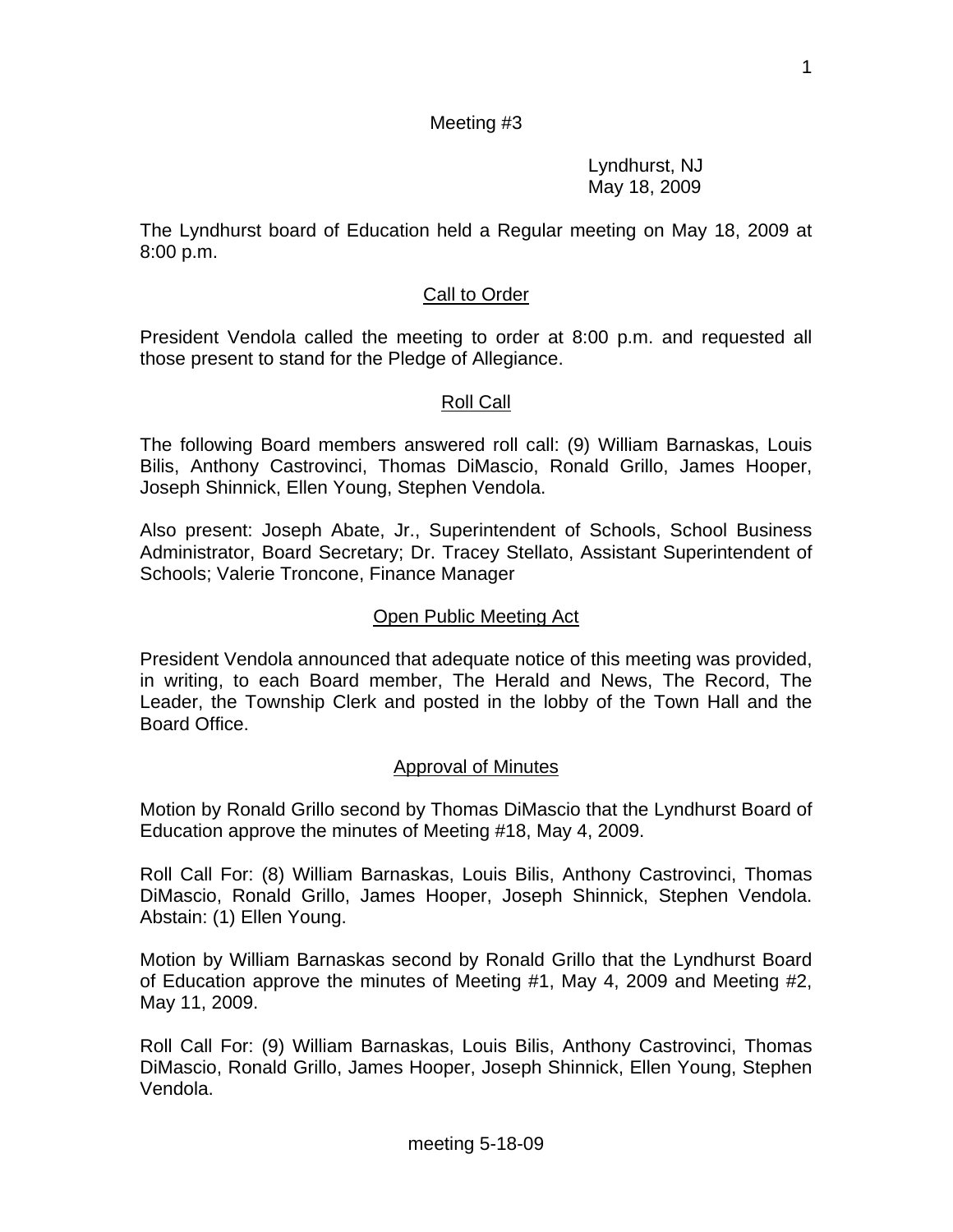## Finance & Negotiations Committee

Any Board member who takes exception to any of the following listed actions under the category of Finance & Negotiations may so indicate now and a separate motion for each of the excepted actions will be entertained.

Motion made by James Hooper second by Ronald Grillo that the following Finance & Negotiations actions of the Board numbered 1 through 7 exception actions be adopted.

Roll Call For: (9) William Barnaskas, Louis Bilis, Anthony Castrovinci, Thomas DiMascio, Ronald Grillo, James Hooper, Joseph Shinnick, Ellen Young, Stephen Vendola.

- 1. BE IT RESOLVED, that the Lyndhurst Board of Education continue to participate in the South Bergen Workers Compensation Insurance Program for the 2009-2010 school year.
- 2. BE IT RESOLVED, that the Lyndhurst Board of Education does hereby approve an agreement with the South Bergen Jointure Commission, an approved coordinated Transportation Service Agency, for the purposes of transporting students in accordance with Chapter 53, P.L. 1997 for the time period of July 1, 2009 to June 30, 2010. The services to be provided include, but are not limited to, the coordinated transportation of nonpublic, out-of-district special education, vocational, summer programs and athletic and field trips.
- 3. BE IT RESOLVED, that the Lyndhurst Board of Education approve the following tax shelter annunities:

The Equitable Life Assurance Society First Investors Corporation Metropolitan Life Insurance Company New England Financial/CDC Nvest Funds

4. BE IT RESOLVED, that the Lyndhurst Board of Education contract with Educational Data Services, Inc. for the 2009-2010 school year for the following:

| <b>General Classroom Supplies</b>  | \$54,021.23 |
|------------------------------------|-------------|
| <b>Audio Visual Supplies</b>       | \$1,276.86  |
| <b>Copy Duplicator Supplies</b>    | \$25,108.38 |
| <b>Fine Art Supplies</b>           | \$18,460.04 |
| <b>Health and Trainer Supplies</b> | \$8,833.36  |
| <b>Office/Computer Supplies</b>    | \$3,608.32  |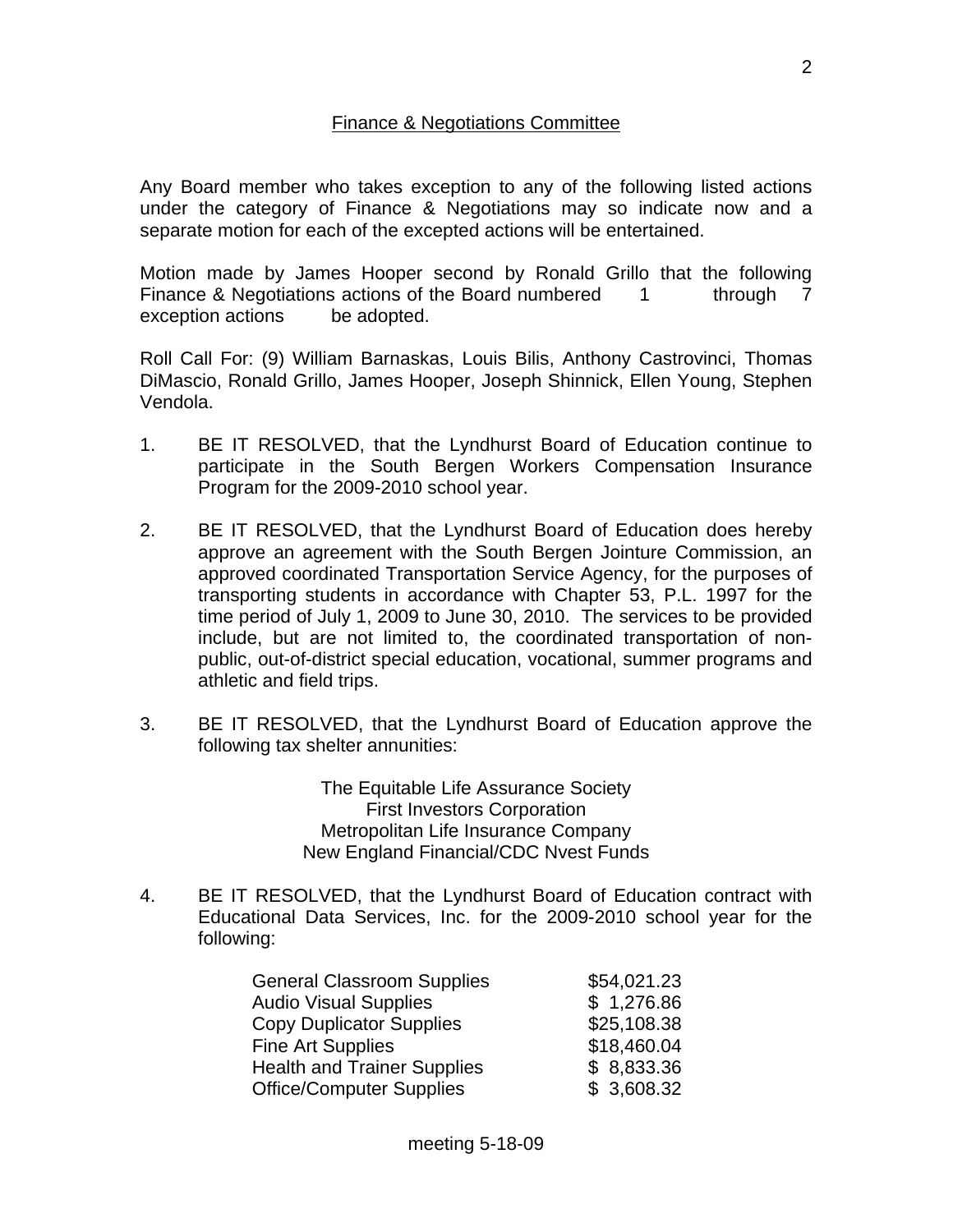| <b>Physical Education Supplies</b> | \$8,282.99  |
|------------------------------------|-------------|
| <b>Science Supplies</b>            | \$5,467.93  |
| <b>Technology Supplies</b>         | 210.48      |
| <b>Custodial Supplies</b>          | \$45,902.10 |

5. BE IT RESOLVED, that the Lyndhurst Board of Education contract with Educational Data Services, Inc. for the 2009-2010 school year for the following:

| Licensing & Maintenance Fee   | \$7,740.00 |
|-------------------------------|------------|
| <b>Right to Know Services</b> | \$4,042.00 |

6. BE IT RESOLVED, that the Lyndhurst Board of Education certify the 2009-2010 school budget as follows:

|                                                                                | <b>Budget</b>                                    | Local Tax Levy                       |
|--------------------------------------------------------------------------------|--------------------------------------------------|--------------------------------------|
| <b>General Fund</b><br><b>Special Revenue Fund</b><br><b>Debt Service Fund</b> | \$31,859,652.00<br>830,920.00<br>S<br>700,988.00 | \$29,010,751.00<br>-በ-<br>700,987.00 |
| <b>Total Base Budget</b>                                                       | \$33,391,560.00                                  | \$29,711,738.00                      |

AND FURTHER approve the attached Tax Levy Remittance Schedule.

7. BE IT RESOLVED, that the Lyndhurst Board of Education approve a transfer from its surplus to Capital Outlay.

| Construction | \$161,541.00 |
|--------------|--------------|
| <b>Fees</b>  | \$15,000.00  |

 This transfer will facilitate the project to replace the Roosevelt School roof and repair two (2) damaged classrooms at Roosevelt School.

Education & Curriculum Committee

Any Board member who takes exception to any of the following listed actions under the category of Education & Curriculum may so indicate now and a separate motion for each of the excepted actions will be entertained.

Motion made by Ellen Young second by Ronald Grillo that the following Education & Curriculum actions of the Board numbered 1 through 1 exception actions be adopted.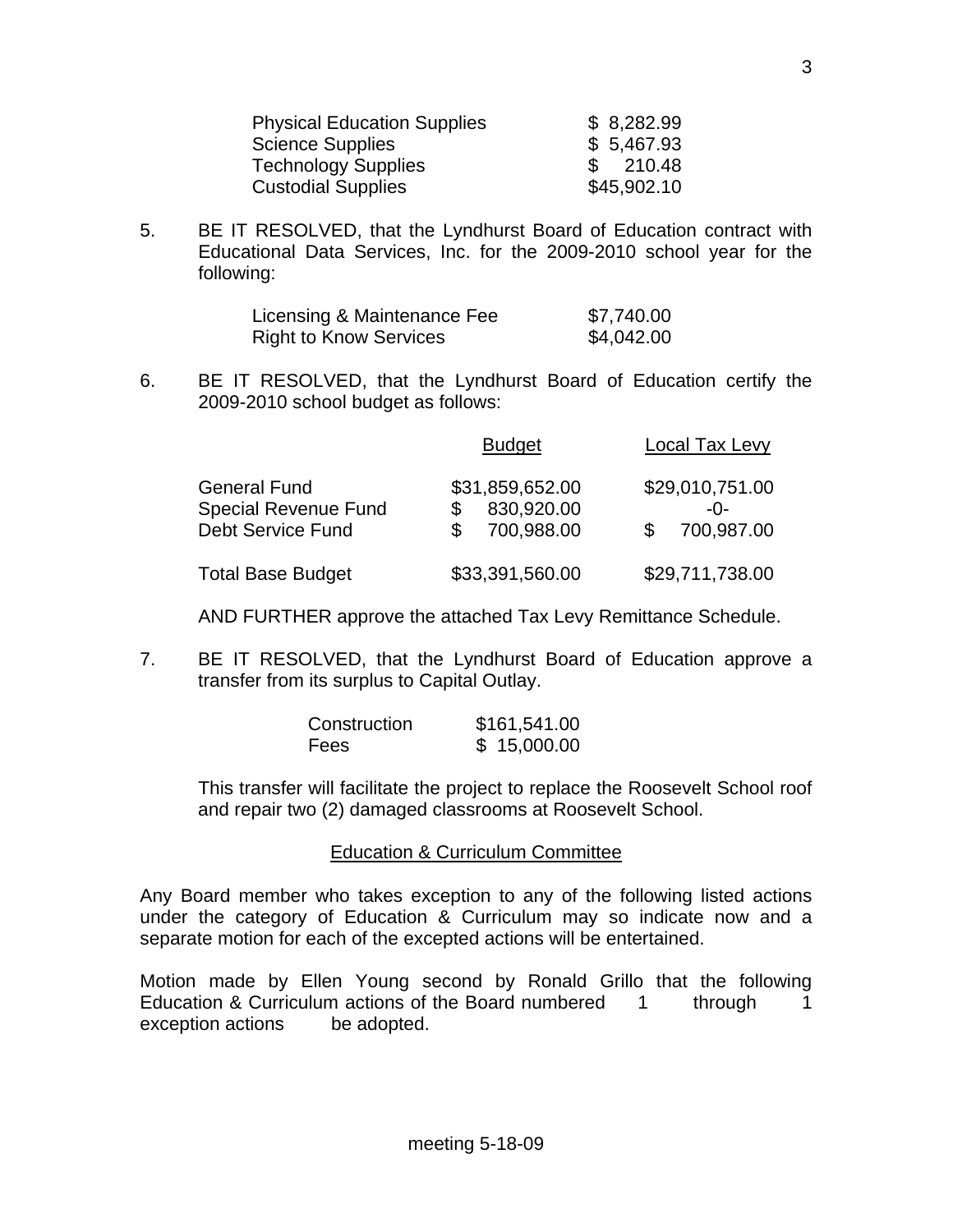Roll Call For: (9) William Barnaskas, Louis Bilis, Anthony Castrovinci, Thomas DiMascio, Ronald Grillo, James Hooper, Joseph Shinnick, Ellen Young, Stephen Vendola.

1. BE IT RESOLVED, that the Lyndhurst Board of Education approve the High School Study Skills Curriculum for the 2009-2010 school year.

# Rules & Regulations Committee

Any Board member who takes exception to any of the following listed actions under the category of Rules & Regulations may so indicate now and a separate motion for each of the excepted actions will be entertained.

Motion made by Thomas DiMascio second by Ronald Grillo that the following Rules & Regulations actions of the Board numbered 1 through 2 exception actions be adopted.

Roll Call For: (9) William Barnaskas, Louis Bilis, Anthony Castrovinci, Thomas DiMascio, Ronald Grillo, James Hooper, Joseph Shinnick, Ellen Young, Stephen Vendola.

1. BE IT RESOLVED, that the Lyndhurst Board of Education approve the attached revised policies:

| Policy 6121<br>(1 <sup>st</sup> reading)   | Non-Discrimination/Affirmative Action |
|--------------------------------------------|---------------------------------------|
| Policy 4111.1<br>(1 <sup>st</sup> reading) | Non-Discrimination/Affirmative Action |
| Policy 4211.1<br>(1 <sup>st</sup> reading) | Non-Discrimination/Affirmative Action |
| Policy 5145.4<br>(1 <sup>st</sup> reading) | <b>Equal Educational Opportunity</b>  |

2. BE IT RESOLVED, that the Lyndhurst Board of Education approve the following use of school facilities:

| Organization                                              | Place                    | Time, Date, Purpose                                 |
|-----------------------------------------------------------|--------------------------|-----------------------------------------------------|
| <b>Washington School</b><br>8 <sup>th</sup> Grade Parents | Washington<br>Auditorium | 7:00 pm-8:00 pm<br>5/18/09<br><b>Parent Meeting</b> |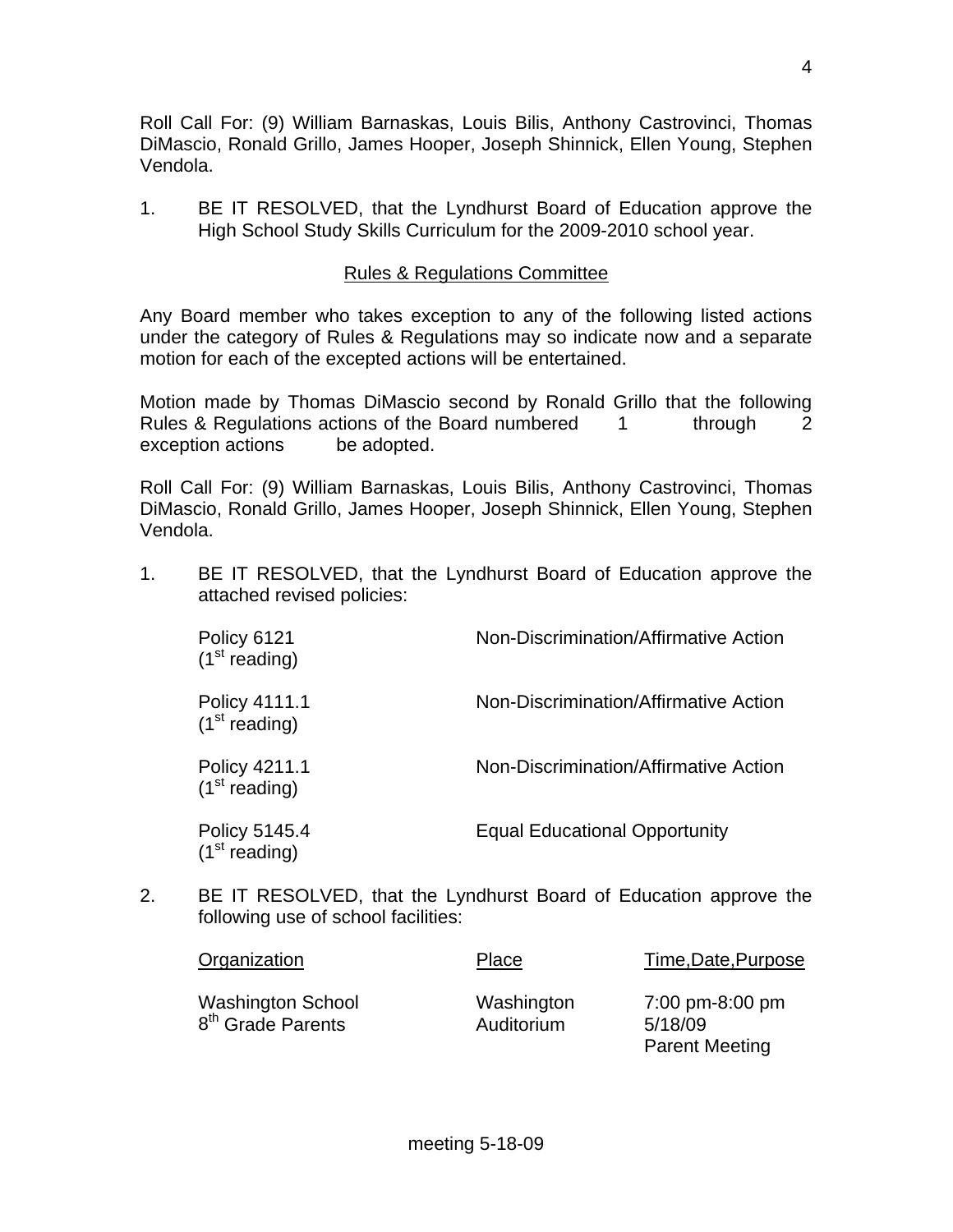| Jefferson School PTA         | Jefferson<br>Hallway/Gym                                  | $9:00$ am-3:00 pm<br>5/27/09<br>$9:00$ am-3:00 pm<br>6:00 pm-9:00 pm<br>5/28/09<br><b>Book Fair</b> |
|------------------------------|-----------------------------------------------------------|-----------------------------------------------------------------------------------------------------|
| <b>Lyndhurst Recreation</b>  | Lyndhurst HS<br><b>Football Field</b><br><b>Bathrooms</b> | $6:00 \text{ pm} - 9:00 \text{ pm}$<br>6/13/09<br>Camp                                              |
| <b>Sweetest Sounds Music</b> | Lyndhurst HS<br>Auditorium                                | 11:00 am-5:00 pm<br>6/14/09<br>Recital                                                              |

## Student Activities & Recognition Committee

Any Board member who takes exception to any of the following listed actions under the category of Student Activities & Recognition may so indicate now and a separate motion for each of the excepted actions will be entertained.

Motion made by Joseph Shinnick second by Ronald Grillo that the following Student Activities & Recognition actions of the Board numbered 1 through 2 exception actions be adopted.

Roll Call For: (9) William Barnaskas, Louis Bilis, Anthony Castrovinci, Thomas DiMascio, Ronald Grillo, James Hooper, Joseph Shinnick, Ellen Young, Stephen Vendola.

- 1. BE IT RESOLVED, that the Lyndhurst Board of Education approve home instruction for three (3) students, subject to state approval.
- 2. BE IT RESOLVED, that the Lyndhurst Board of Education grant permission for one (1) classified student to attend BCSSD's Washington South Program, effective May 27, 2009, at a tuition of \$47,000, prorated. Transportation arranged through Region 7.

# Personnel Committee

Any Board member who takes exception to any of the following listed actions under the category of Personnel may so indicate now and a separate motion for each of the excepted actions will be entertained.

Motion made by Anthony Castrovinci second by Ronald Grillo that the following Personnel actions of the Board numbered 1 through 4 exception actions be adopted.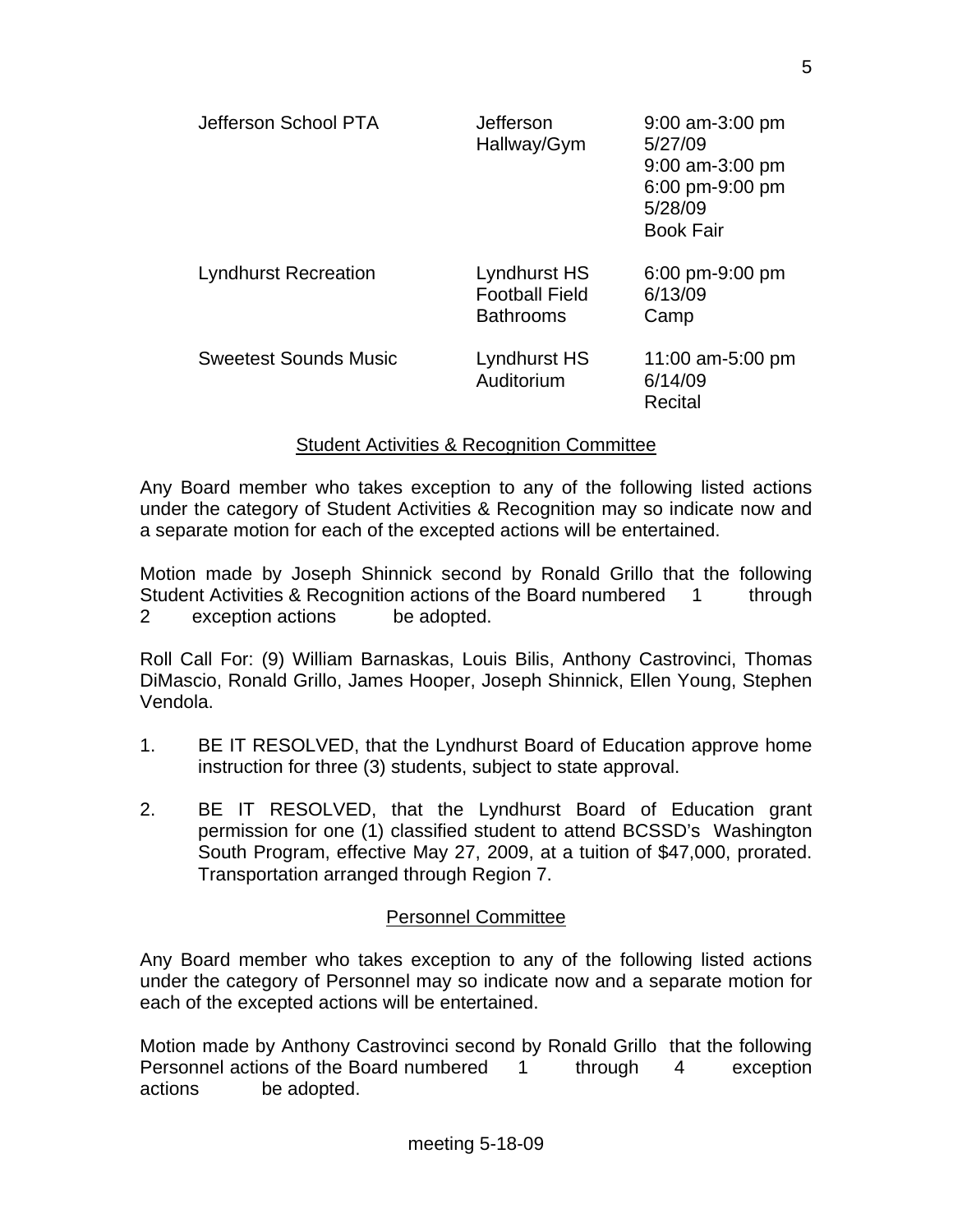Roll Call For: (9) William Barnaskas, Louis Bilis, Anthony Castrovinci, Thomas DiMascio, Ronald Grillo, James Hooper, Joseph Shinnick, Ellen Young, Stephen Vendola

- 1. BE IT RESOLVED, at the recommendation of Joseph Abate, Jr., Superintendent of Schools, School Business Administrator, Board Secretary, that the Lyndhurst Board of Education hire Sara Lampman as a High School Math Teacher, for the 2009-10 school year, effective September 1, 2009, at a salary of \$44,635.00, (BA step 1), subject to negotiations. Employment will be provisional, subject to authorization approval for emergent hiring pending completing of criminal history background check, and subject to submission of all required application documents. This is a replacement position.
- 2, BE IT RESOLVED, at the recommendation of Joseph Abate, Jr., Superintendent of Schools, School Business Administrator, Board Secretary, that the Lyndhurst Board of Education hire Edward Tessalone as a High School Social Studies Teacher, for the 2009-10 school year, effective September 1, 2009 at a salary of \$44,635.00, (BA step 1), subject to negotiations. Employment will be provisional, subject to authorization approval for emergent hiring pending completing of criminal history background check, and subject to submission of all required application documents. This is a replacement position.
- 3. BE IT RESOLVED, at the recommendation of Joseph Abate, Jr., Superintendent of Schools, School Business Administrator, Board Secretary, that the Lyndhurst Board of Education hire Eugenia Macchia, as a Spanish Translator for the Lyndhurst School District, for the 2009-10 school year, on an as need basis, at a fee of \$40.00 per hour.
- 4. BE IT RESOLVED, at the recommendation of Joseph Abate, Jr., Superintendent of Schools, School Business Administrator, Board Secretary, that the Lyndhurst Board of Education approve the attached list of substitute teachers for the 2008-09 school year. Employment will be provisional, subject to authorization approval for emergent hiring pending completing of criminal history background check, and subject to submission of all required application documents.

# Public Comments

# Agenda Items

Annie Rowe – Why Spanish translator?